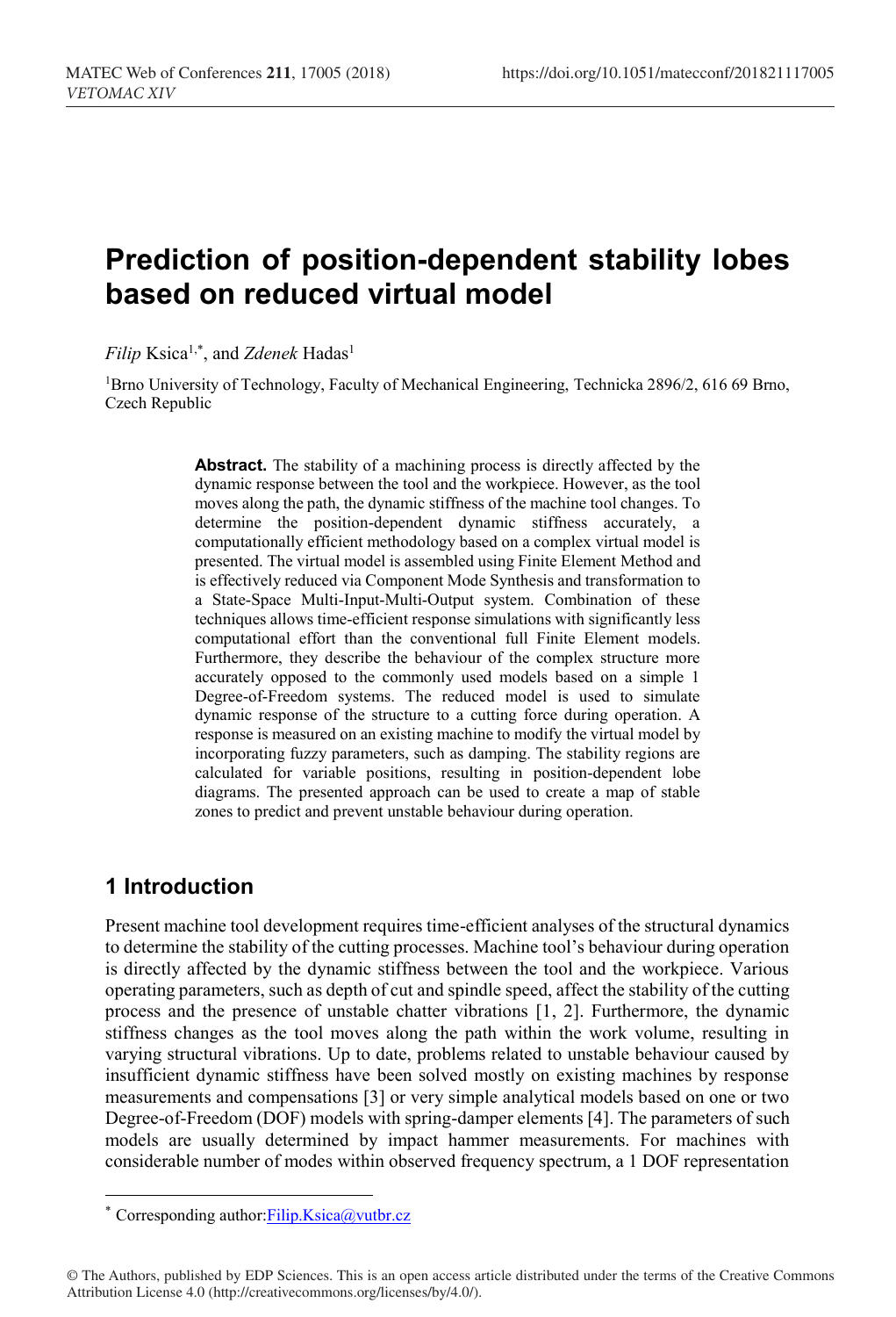of each axis is relatively insufficient, as it cannot describe complex dynamic behaviour. In order to create sufficient models during the design process without the necessity to measure position-varying dynamic behaviour of the machine tool [5], an approach based on reduced virtual model [6] is proposed.

### **2 Methods for virtual model assembly**

Stability lobe diagrams are used to derive machining parameters, such as depth of cut and spindle speed, to assure the machine tool is working in a stable area [7]. To construct them, a Frequency Response Function (FRF) between cutting force and tool tip displacement has to be determined. The FRF can be obtained either experimentally or via response simulations on a virtual model. Because the approach proposed in this paper focuses on the latter option, a complex virtual model has to be created to substitute an existing machine with sufficient accuracy. This paper uses a vertical mill as a model object, and only vertical motion of the headstock (axis Z) is considered. Including all three axes of the vertical mill would introduce two additional dimensions and therefore making the position-dependent stability lobe diagrams hard to visualise. The modelling process of the vertical mill in order to determine regions of its stable operation for variable position of a headstock is illustrated in Figure 1.



**Figure 1:** Process of prediction stability lobe diagrams based on a virtual model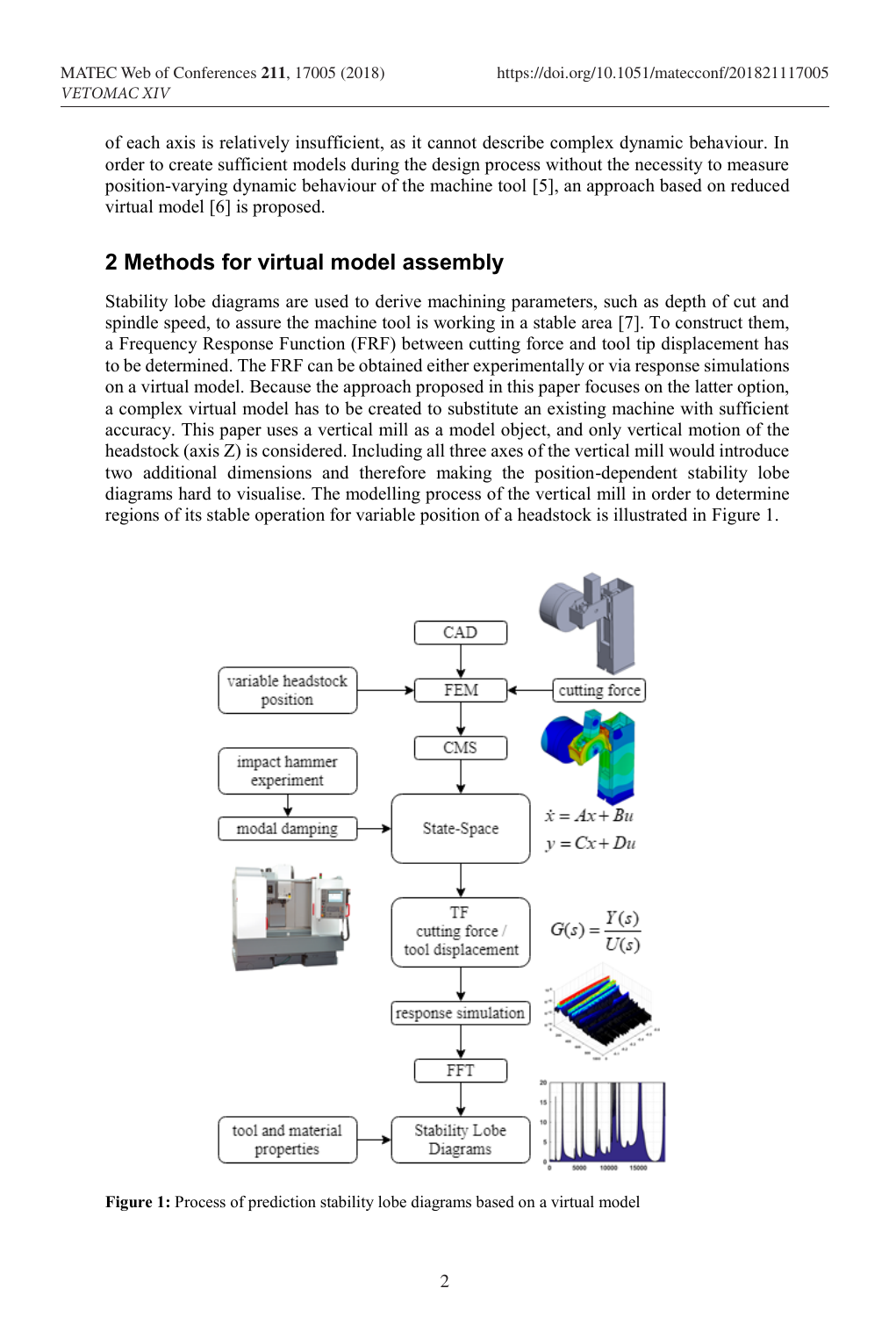Firstly, CAD model of a selected part of the vertical mill is created, separated into blocks representing key components (i.e. column, headstock, tool magazine, drive, and spindle with tool). Secondly, these components are loaded into Ansys, meshed using conventional solid elements and reduced afterwards via Component Mode Synthesis (CMS) [8], which significantly decreases the number of DOF and speeds up the following analyses. Furthermore, as the machine tool is topologically variable object (e.g. moving parts, change of tools etc.), this technique allows us to adjust each part separately, keeping only joints as master points. The topology of the vertical mill before CMS is applied is shown in Figure 2. Symbols *k* are used for joint stiffness coefficients, subindexes *X*, *Y* and *Z* correspond with global coordinate system, subindex *R* corresponds with radial coordinate of the ball bearings.



**Figure 2:** Topology of the vertical mill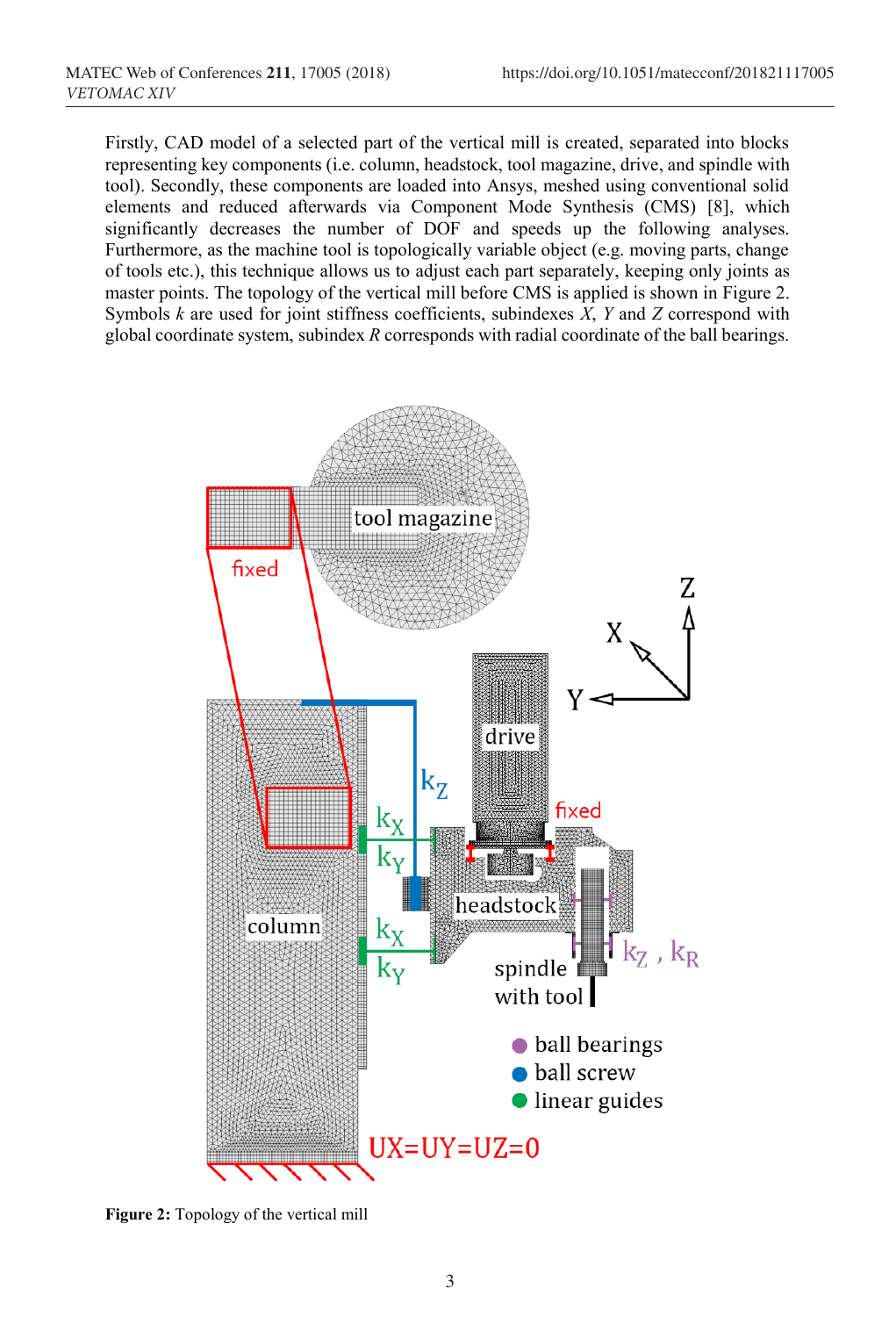In the next step, a modal analysis is used to transform the model into state-space [9] system for each position of the headstock within its limits. The state-space system consists of 4 state matrices, namely  $A$ ,  $B$ ,  $C$ , and  $D$  [10], which contain modal data (i.e. eigenfrequencies, eigenvectors and modal damping) along with information of input and output parameters. The necessity of evaluating dynamic behaviour for multiple positions of headstock is illustrated by the results of modal analyses for variable positions, with only minimal and maximal values of individual eigenfrequencies listed in Table 1. Each mode exhibited these extremes in a different position of the headstock, thus making it difficult to determine a general position (e.g. topmost, bottommost, somewhere in between) where the dynamic stiffness is maximal.

| Mode          | <b>Minimal</b><br>Frequency | <b>Maximal</b><br>Frequency | <b>Difference</b> |  |
|---------------|-----------------------------|-----------------------------|-------------------|--|
| <b>Number</b> | [Hz]                        | [Hz]                        | $\lceil\% \rceil$ |  |
| 7             | 98.3                        | 111.6                       | 13.6              |  |
| 8             | 111.8                       | 128.4                       | 14.8              |  |
| 9             | 141.3                       | 165.4                       | 17.1              |  |
| 10            | 228.1                       | 258.0                       | 13.1              |  |
| 14            | 461.3                       | 521.2                       | 13.0              |  |
| 15            | 488.5                       | 558.2                       | 14.3              |  |
| 17            | 531.2                       | 610.1                       | 14.8              |  |

**Table 1:** Comparison of eigenfrequencies for variable position of the headstock

As shown in Figure 1, damping is adjusted using experimental data. A time-domain response to impact hammer is measured multiple times, filtered in specific frequency range using Butterworth bandpass filters. These signals were used to determine modal damping for chosen frequency spectra via exponential decay rate. Final values are listed in Table 2.

| Frequency<br>range | $10 - 50$ | $50-100$ | 100-200 | 200-500 | 500-1000 |
|--------------------|-----------|----------|---------|---------|----------|
|                    | Hzl       | [Hz]     | [Hz]    | [Hz]    | [Hz]     |
| Modal<br>damping   | 0.0203    | 0.0176   | 0.0160  | 0.0128  | 0.0156   |

**Table 2:** Modal damping for variable frequency spectrums

### **3 Results of response simulations**

Completed virtual model is used to run a series of response simulation to determine positiondependent FRF between cutting force and the displacement of the tool tip. General formula to determine minimal chip width in relation to spindle speed, generally called stability lobe diagram  $[6, 9]$ , is described by the following equation  $(1)$ 

$$
\boldsymbol{b}_{lim} = \frac{-1}{2K_{S}Re(\boldsymbol{G})}
$$
 (1)

where  $b_{lim}$  represents limit value of chip width,  $K_s$  represents cutting stiffness coefficient determined primarily by the material being cut, and  $Re(G)$  is the real part of the FRF between the cutting force and the tool tip displacement. For illustrative purposes, cutting force was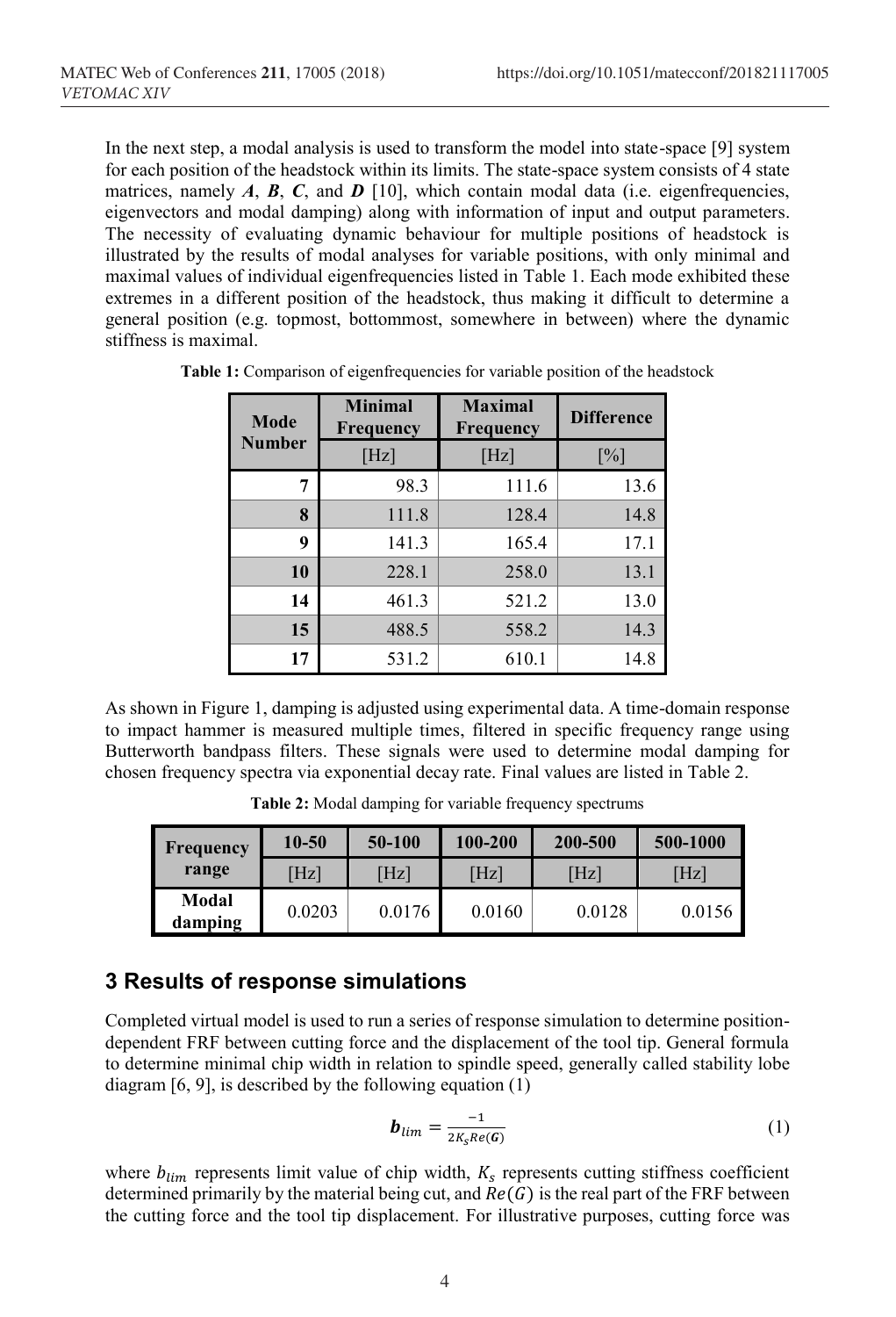considered in alignment with global coordinate *X* and the tool tip displacement only in this coordinate was observed. Using the equation (1), the real part of FRF, cutting stiffness coefficient for stainless steel  $K_s = 2700 Nmm^{-2}$ , and considering a tool with 4 teeth, stability lobe diagrams were constructed for multiple positions of the headstock within *Z* limits, as illustrated in Figure 3**:** Position-dependent stability lobe diagrams.



**Figure 3:** Position-dependent stability lobe diagrams

The diagrams form a zone, in which the behaviour can be either stable or unstable, based on the position of the headstock. The area below the lower envelope (light green colour) is a zone where the behaviour will be always stable regardless on the position. Similarly, the zone above the upper envelope (light red colour) is a zone of unstable behaviour. It can be observed that the position within one of the three coordinates of the machine tool can significantly affect stability of the cutting process. Similar diagrams can be constructed for the remaining two axes of the machine tool, forming a 5-dimensional stability lobe diagram.

## **4 Conclusion**

This paper dealt with prediction of unstable behaviour of a machine tool with variable topology. As the presence of unstable vibrations mainly depends on the dynamic stiffness, which changes significantly as the tool moves along the path, the complex structure of a machine tool has to be considered as variable. A methodology based on complex virtual model was proposed and illustrated on an example of a vertical mill. Advanced reduction